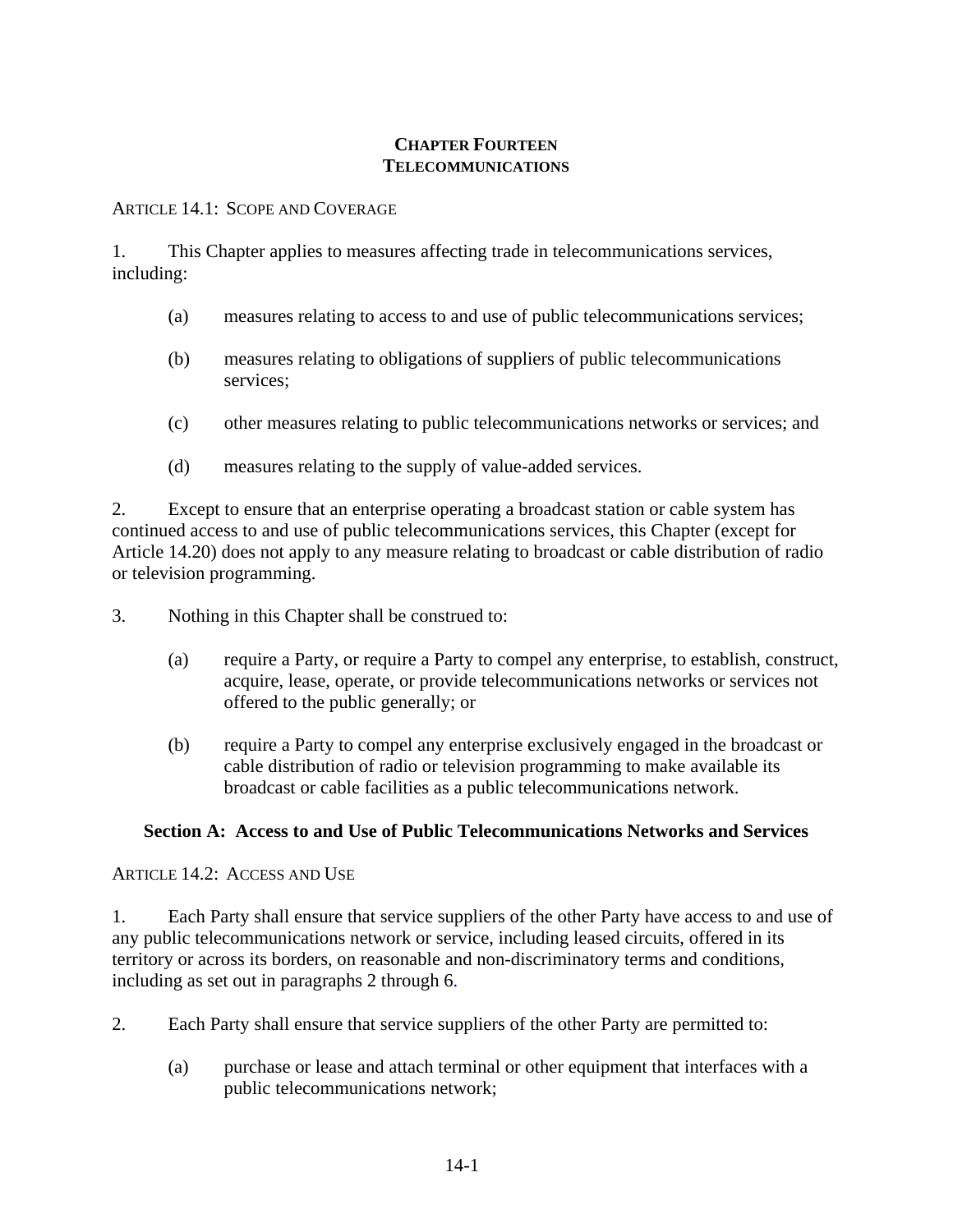- (b) provide services to individual or multiple end-users over leased circuits;<sup>[1](#page-1-0)</sup>
- (c) connect owned or leased circuits with public telecommunications networks and services or with circuits leased or owned by another enterprise;
- (d) perform switching, signaling, processing, and conversion functions; and
- (e) use operating protocols of their choice in the supply of any service.

3. Each Party shall ensure that service suppliers of the other Party may use public telecommunications services for the movement of information in its territory or across its borders, including for intra-corporate communications, and for access to information contained in databases or otherwise stored in machine-readable form in the territory of either Party.

4. Notwithstanding paragraph 3, a Party may take such measures as are necessary to ensure the security and confidentiality of messages, provided that such measures are not applied in a manner that would constitute a means of arbitrary or unjustifiable discrimination or disguised restriction on trade in services.

5. Each Party shall ensure that no condition is imposed on access to and use of public telecommunications networks and services, other than as necessary to:

- (a) safeguard the public service responsibilities of suppliers of public telecommunications networks and services, in particular their ability to make their networks or services available to the public generally; or
- (b) protect the technical integrity of public telecommunications networks or services.

6. Provided that conditions for access to and use of public telecommunications networks and services satisfy the criteria set out in paragraph 5, such conditions may include:

- (a) a requirement to use specified technical interfaces, including interface protocols, for interconnection with such networks or services;
- (b) requirements, where necessary, for the inter-operability of such networks and services; and
- (c) type approval of terminal or other equipment that interfaces with the network and technical requirements relating to the attachment of that equipment to such networks.

# **Section B: Suppliers of Public Telecommunications Services**

<span id="page-1-0"></span> $1$  For greater certainty, subparagraph (b) shall not be construed to prohibit a Party from requiring a service supplier to obtain a license to supply specific services.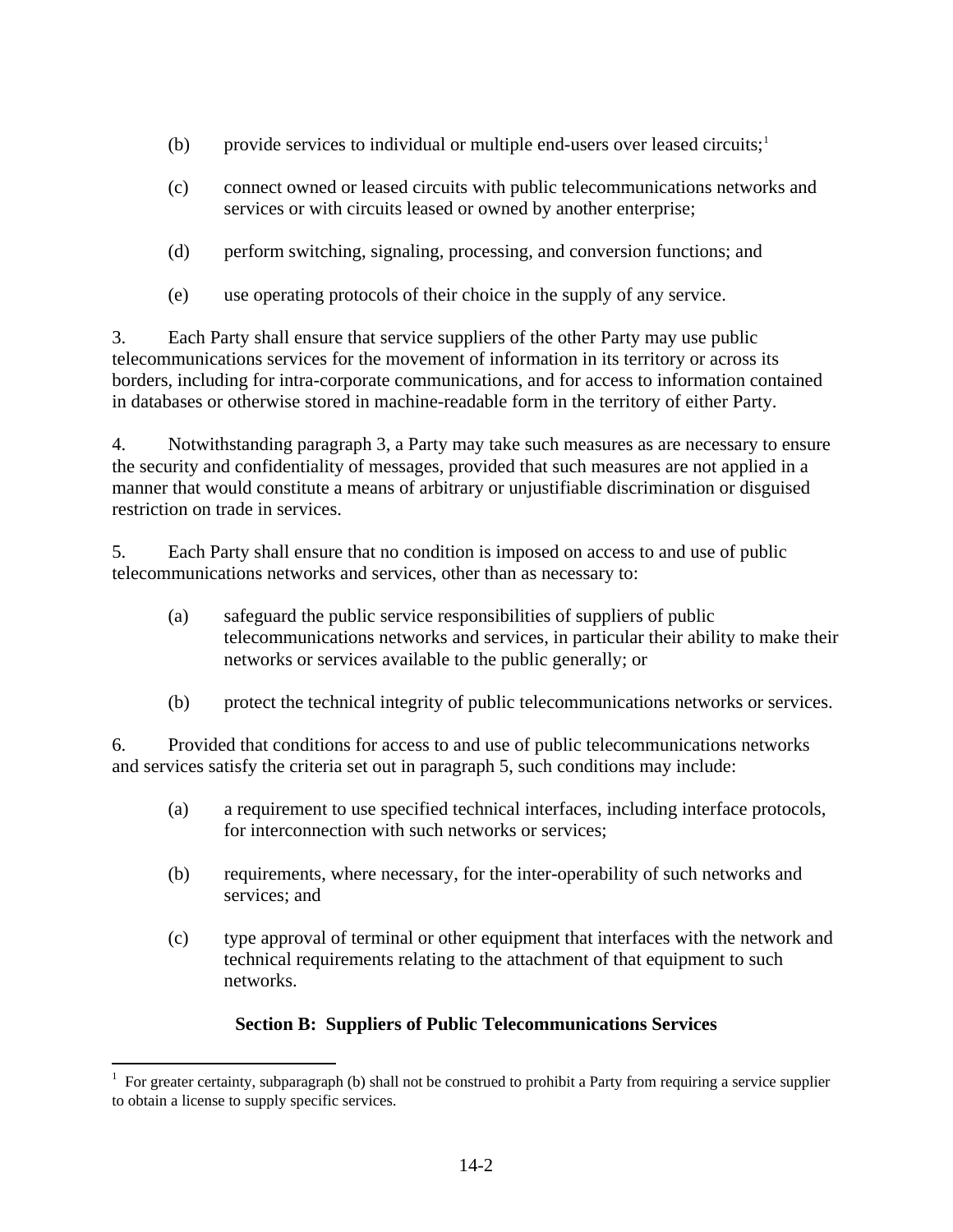#### ARTICLE 14.3: OBLIGATIONS RELATING TO SUPPLIERS OF PUBLIC TELECOMMUNICATIONS SERVICES<sup>[2](#page-2-0)</sup>

#### *Interconnection*

- 1. (a) Each Party shall ensure that suppliers of public telecommunications services in its territory provide, directly, or indirectly within the same territory, interconnection with suppliers of public telecommunications services of the other Party at reasonable rates.
	- (b) In carrying out subparagraph (a), each Party shall ensure that suppliers of public telecommunications services in its territory take reasonable steps to protect the confidentiality of commercially sensitive information of, or relating to, suppliers and end-users of public telecommunications services obtained as a result of interconnection arrangements and only use such information for the purpose of providing these services.

## *Number Portability*

2. Each Party shall ensure that suppliers of public telecommunications services in its territory provide number portability to the extent technically feasible, and on reasonable terms and conditions.[3](#page-2-1)

## *Dialing Parity and Access to Telephone Numbers*

- 3. Each Party shall ensure that:
	- (a) suppliers of public telecommunications services in its territory provide dialing parity within the same category of service to suppliers of public telecommunications services of the other Party; and
	- (b) suppliers of public telecommunications services of the other Party in the Party's territory are afforded non-discriminatory access to telephone numbers.

# **Section C: Additional Obligations Relating to Major Suppliers**[4](#page-2-2)

## ARTICLE 14.4: TREATMENT BY MAJOR SUPPLIERS

Each Party shall ensure that a major supplier in its territory accords suppliers of public telecommunications services of the other Party treatment no less favorable than such major

<span id="page-2-0"></span><sup>2</sup> Article 14.3 is subject to Annex 14-A.

<span id="page-2-1"></span> $3$  Paragraph 2 does not apply with respect to suppliers of voice over internet protocol services.

<span id="page-2-2"></span><sup>&</sup>lt;sup>4</sup> Section C is subject to Annex 14-B.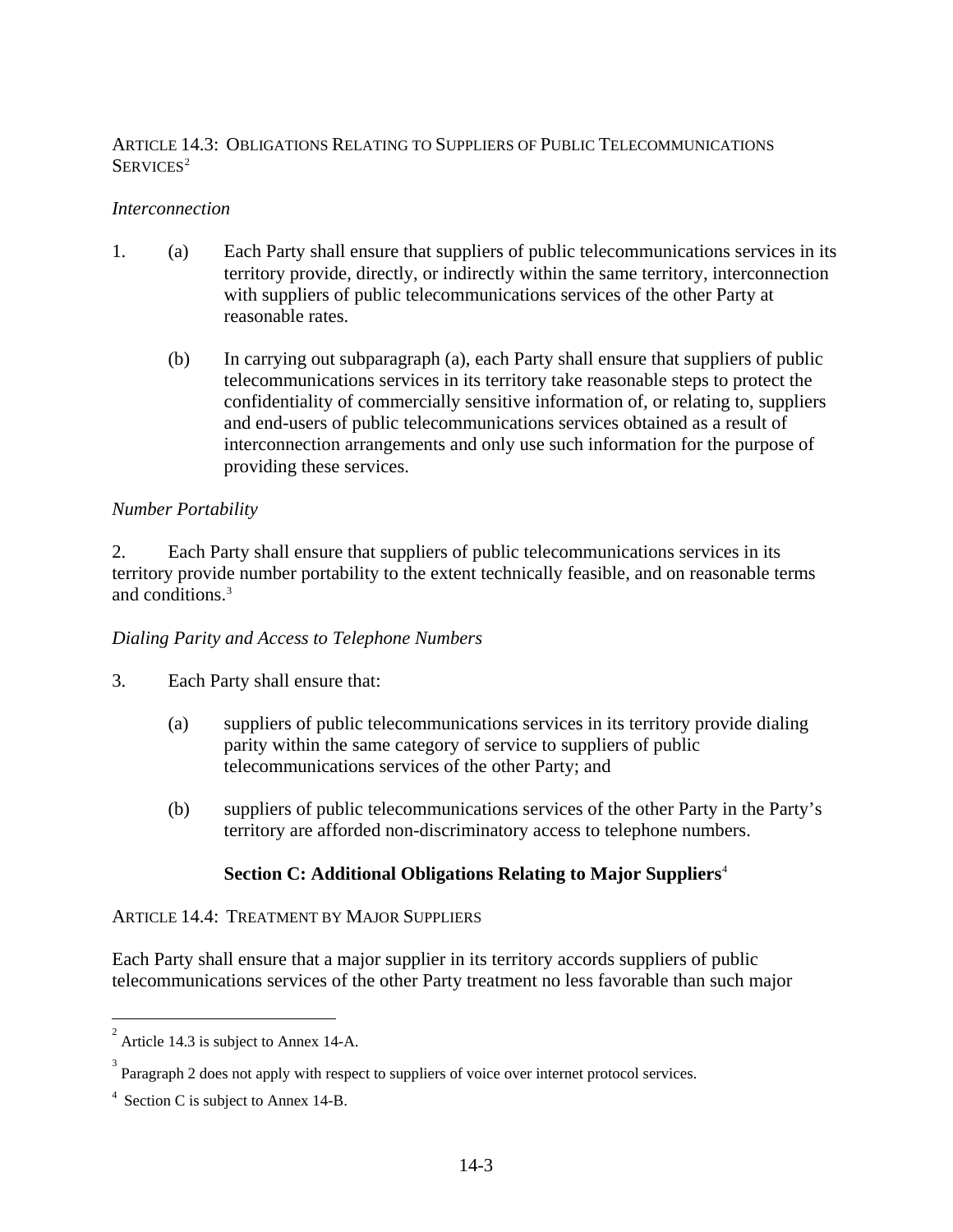supplier accords to itself, its subsidiaries, its affiliates, or non-affiliated service suppliers regarding:

- (a) the availability, provisioning, rates, or quality of like public telecommunications services; and
- (b) the availability of technical interfaces necessary for interconnection.

## ARTICLE 14.5: COMPETITIVE SAFEGUARDS

1. Each Party shall maintain appropriate measures for the purpose of preventing suppliers of public telecommunications services that, alone or together, are a major supplier in its territory from engaging in or continuing anticompetitive practices.

2. The anticompetitive practices referred to in paragraph 1 include in particular:

- (a) engaging in anticompetitive cross-subsidization;
- (b)using information obtained from competitors with anticompetitive results; and
- (c) not making available, on a timely basis, to suppliers of public telecommunications services, technical information about essential facilities and commercially relevant information that are necessary for them to provide services.

## ARTICLE 14.6: RESALE

Each Party shall ensure that a major supplier in its territory does not impose unreasonable or discriminatory conditions or limitations on the resale of its public telecommunications services.

## ARTICLE 14.7: UNBUNDLING OF NETWORK ELEMENTS

Each Party shall provide its telecommunications regulatory body the authority to require a major supplier in its territory to offer access to network elements on an unbundled basis on terms and conditions, and at cost-oriented rates, that are reasonable, non-discriminatory, and transparent for the supply of public telecommunications services.

## ARTICLE 14.8: INTERCONNECTION

# *General Terms and Conditions*

1. Each Party shall ensure that a major supplier in its territory provides interconnection for the facilities and equipment of suppliers of public telecommunications services of the other Party:

(a) at any technically feasible point in the major supplier's network;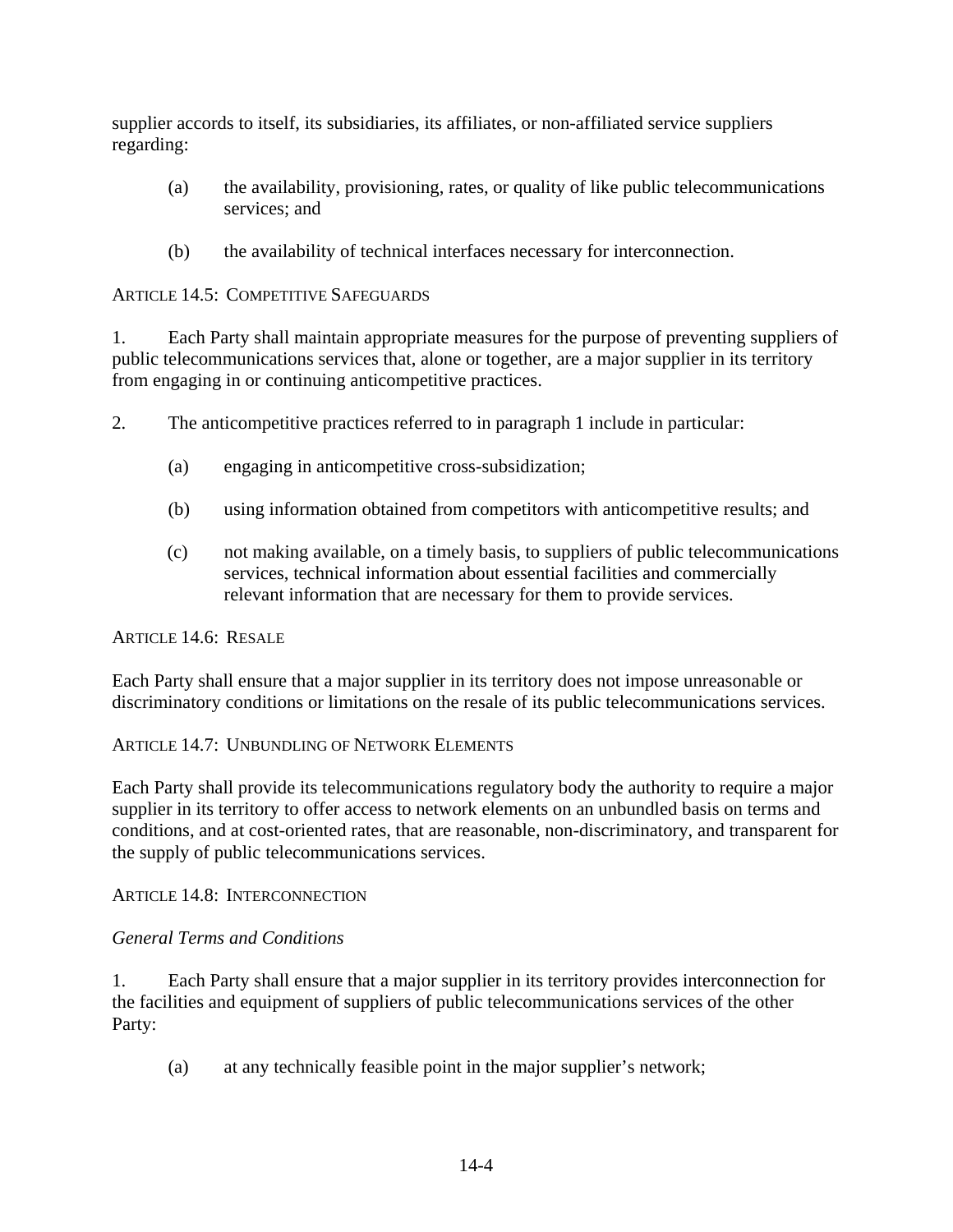- (b) under non-discriminatory terms, conditions (including technical standards and specifications), and rates;
- (c) of a quality no less favorable than that provided by the major supplier for its own like services, for like services of non-affiliated service suppliers, or for its subsidiaries or other affiliates;
- (d) in a timely fashion, and on terms and conditions (including technical standards and specifications), and at cost-oriented rates, that are transparent, reasonable, having regard to economic feasibility, and sufficiently unbundled so that the suppliers need not pay for network components or facilities that they do not require for the service to be provided; and
- (e) on request, at points in addition to the network termination points offered to the majority of users, subject to charges that reflect the cost of construction of necessary additional facilities.

## *Options for Interconnecting with Major Suppliers*

2. Each Party shall ensure that a major supplier in its territory provides suppliers of public telecommunications services of the other Party the opportunity to interconnect their facilities and equipment with those of the major supplier through:

- (a) negotiation of a new interconnection agreement; and
- (b) one of the following options:
	- (i) a reference interconnection offer containing the rates, terms, and conditions that the major supplier offers generally to suppliers of public telecommunications services; or
	- (ii) the terms and conditions of an interconnection agreement in effect.

## *Public Availability of Interconnection Offers and Agreements*

3. If a major supplier in the territory of a Party has a reference interconnection offer, the Party shall require the offer to be made publicly available.

4. Each Party shall make publicly available the applicable procedures for interconnection negotiations with a major supplier in its territory.

5. Each Party shall require a major supplier in its territory to file all interconnection agreements to which it is party with its telecommunications regulatory body.<sup>[5](#page-4-0)</sup>

<span id="page-4-0"></span> $\overline{a}$ <sup>5</sup> The United States may comply with paragraph 5 by requiring filing with a state regulatory authority.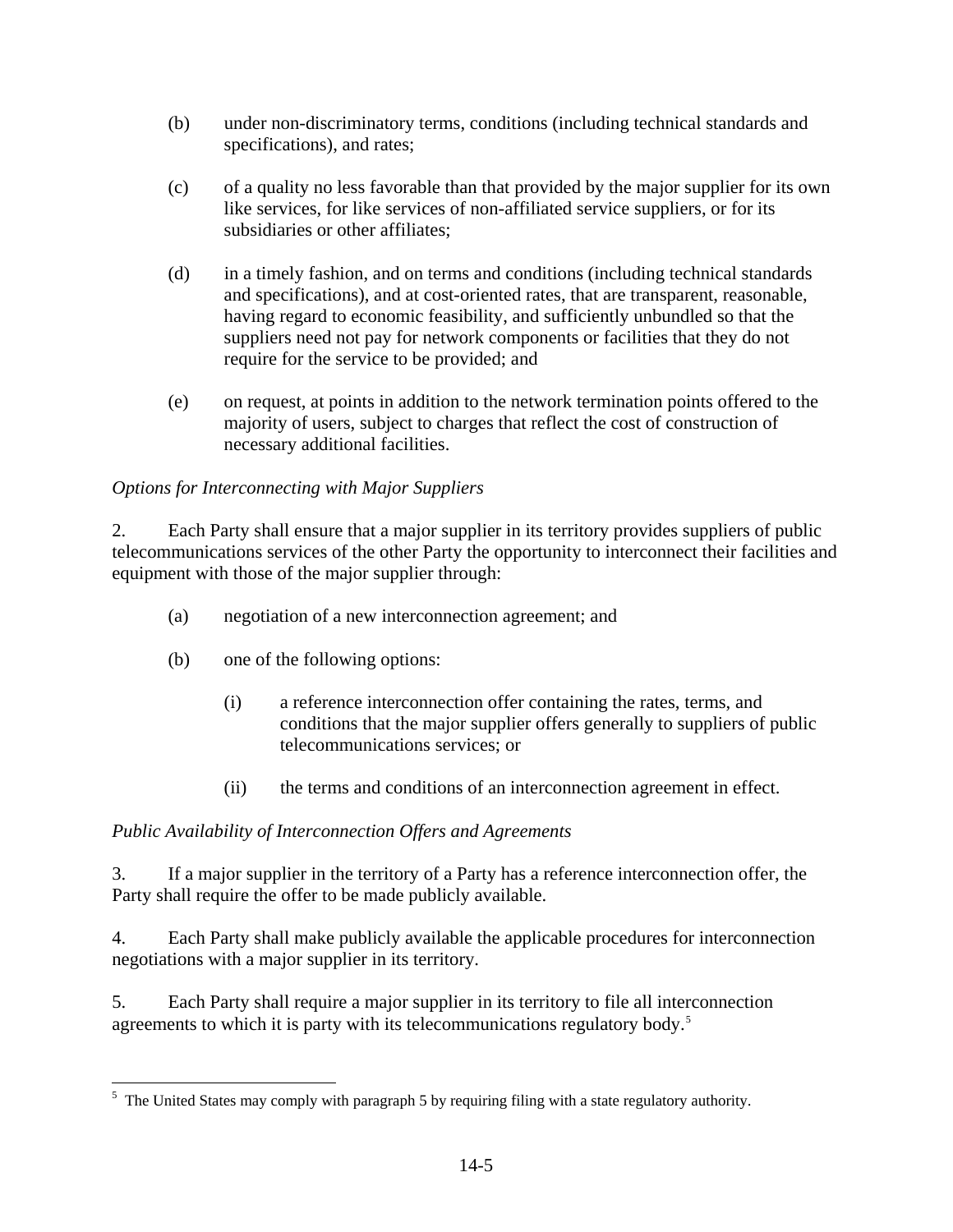6. Each Party shall make publicly available interconnection agreements in effect between a major supplier in its territory and other suppliers of public telecommunications services in its territory.

ARTICLE 14.9: PROVISIONING AND PRICING OF LEASED CIRCUITS SERVICES<sup>[6](#page-5-0)</sup>

1. Each Party shall ensure that a major supplier in its territory provides service suppliers of the other Party leased circuits services that are public telecommunications services on terms and conditions, and at rates, that are reasonable and non-discriminatory.

2. In carrying out paragraph 1, each Party shall provide its telecommunications regulatory body the authority to require a major supplier in its territory to offer leased circuits services that are public telecommunications services to service suppliers of the other Party at capacity-based, cost-oriented prices.

#### ARTICLE 14.10: CO-LOCATION

1. Subject to paragraphs 2 and 3, each Party shall ensure that a major supplier in its territory provides to suppliers of public telecommunications services of the other Party in the Party's territory physical co-location of equipment necessary for interconnection or access to unbundled network elements on terms and conditions, and at cost-oriented rates, that are reasonable, nondiscriminatory, and transparent.

2. Where physical co-location is not practical for technical reasons or because of space limitations, each Party shall ensure that a major supplier in its territory provides an alternative solution<sup>[7](#page-5-1)</sup> on terms and conditions, and at cost-oriented rates, that are reasonable, nondiscriminatory, and transparent.

3. Each Party may limit which premises are subject to paragraphs 1 and 2, provided the Party specifies any such limitation in its law or regulations.

ARTICLE 14.11: ACCESS TO POLES, DUCTS, CONDUITS, AND RIGHTS-OF-WAY

Each Party shall ensure that a major supplier in its territory affords access to poles, ducts, conduits, and rights-of-way owned or controlled by the major supplier to suppliers of public telecommunications services of the other Party in the Party's territory on terms and conditions, and at rates, that are reasonable, non-discriminatory, and transparent.

## **Section D: Other Measures**

ARTICLE 14.12: SUBMARINE CABLE SYSTEMS

<span id="page-5-0"></span> $6$  Article 14.9 shall not be construed to require a Party to ensure that the major supplier provides leased circuits as an unbundled network element.

<span id="page-5-1"></span> $<sup>7</sup>$  The United States may comply with the obligation in Article 14.10.2 to ensure that a major supplier in its territory</sup> provides an alternative solution by ensuring that the supplier provides virtual co-location.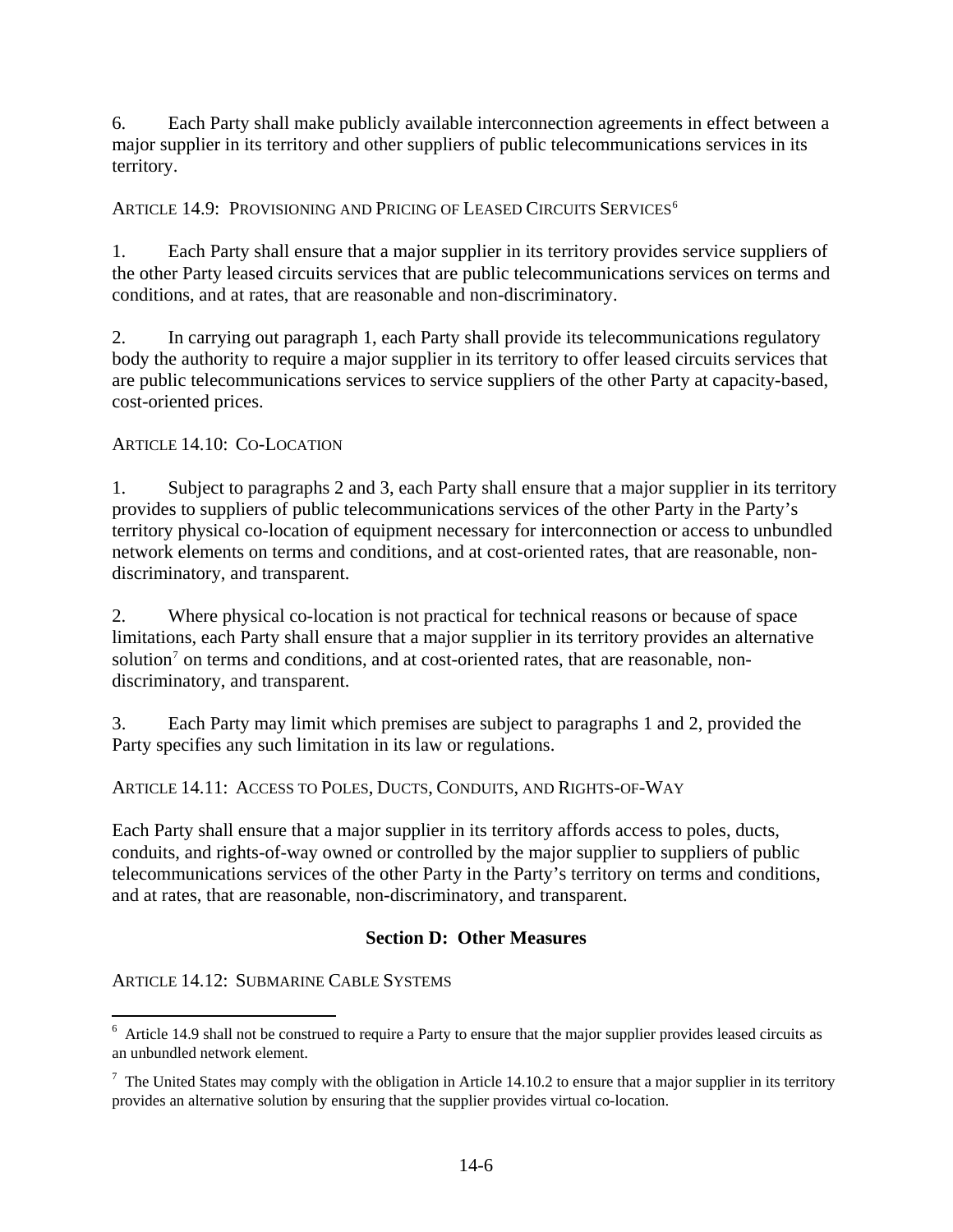1. Where a supplier of telecommunications services in the territory of a Party operates a submarine cable system to provide public telecommunications services, that Party shall ensure that the supplier accords suppliers of public telecommunications services of the other Party reasonable and non-discriminatory treatment with respect to access<sup>[8](#page-6-0)</sup> to that submarine cable system, including landing facilities.

2. Where a major supplier of international public telecommunications services in the territory of a Party controls cable landing facilities and services for which there are no economically or technically feasible alternatives, the Party shall ensure that the major supplier:<sup>[9](#page-6-1)</sup>

- (a) permits suppliers of public telecommunications services of the other Party to:
	- (i) use the major supplier's cross-connect links in the submarine cable landing station to connect their equipment to backhaul links and submarine cable capacity of any supplier of telecommunications; and
	- (ii) co-locate their transmission and routing equipment used for accessing submarine cable capacity and backhaul links of any supplier of telecommunications in the submarine cable landing station on terms and conditions, and at cost-oriented rates, that are reasonable, transparent, and non-discriminatory; and
- (b) provides suppliers of telecommunications of the other Party international leased circuits, backhaul links, and cross-connect links in the submarine cable landing station on terms and conditions, and at rates, that are reasonable, transparent, and non-discriminatory[.10](#page-6-2)

ARTICLE 14.13: CONDITIONS FOR THE SUPPLY OF VALUE-ADDED SERVICES

1. Neither Party may require an enterprise in its territory that it classifies as a supplier of value-added services and that supplies those services over facilities that the enterprise does not own to:

- (a) supply those services to the public generally;
- (b) cost-justify its rates for those services;
- (c) file a tariff for those services;

<span id="page-6-0"></span> $8\text{ With respect to a supplier of the other Party that does not own facilities in the territory of the Party in which the$ cable landing system is located, that Party may comply with paragraph 1 by ensuring access to the submarine cable system through facilities that the supplier of the other Party leases from a licensed supplier of public telecommunications services in the territory of the Party.

<span id="page-6-1"></span><sup>&</sup>lt;sup>9</sup> Paragraph 2 is subject to Annex 14-B.

<span id="page-6-2"></span><sup>&</sup>lt;sup>10</sup> Notwithstanding paragraph 2, a Party may permit a major supplier in its territory to limit access to or use of its submarine cable landing station if capacity at the station is unavailable.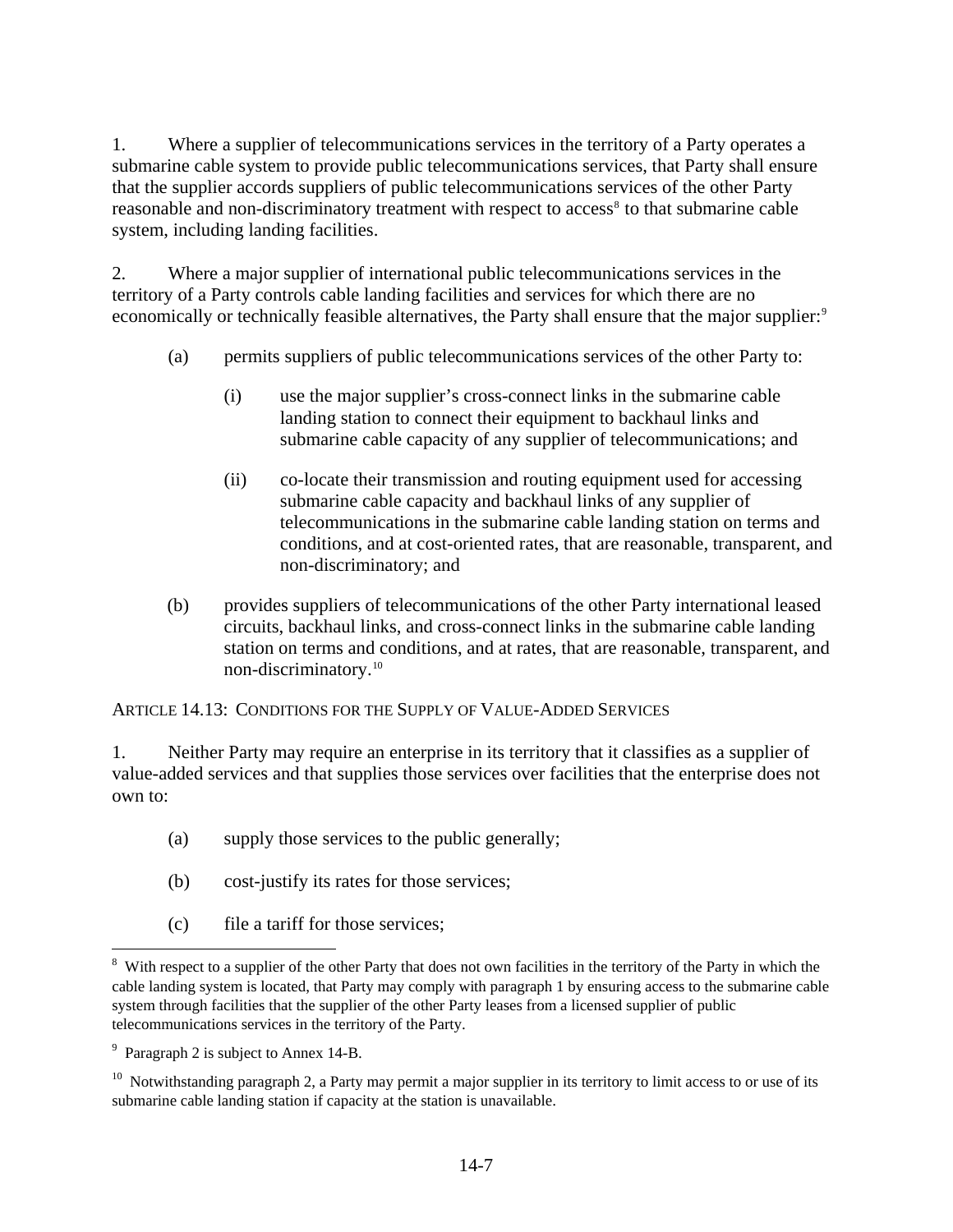- (d) connect its networks with any particular customer for the supply of those services; or
- (e) conform with any particular standard or technical regulation of the telecommunications regulatory body for connecting to any other network, other than a public telecommunications network.

2. Notwithstanding paragraph 1, a Party may take the actions described in paragraph 1 to remedy a practice of a supplier of value-added services that the Party has found in a particular case to be anticompetitive under its law or regulations, or to otherwise promote competition or safeguard the interests of consumers.

ARTICLE 14.14: INDEPENDENT REGULATORY BODIES

Each Party shall ensure that its telecommunications regulatory body is separate from, and not accountable to, any supplier of public telecommunications services. With a view to ensuring the independence and impartiality of telecommunications regulatory bodies, each Party shall ensure that its telecommunications regulatory body does not own equity<sup>[11](#page-7-0)</sup> or maintain an operating or management role in any such supplier. Each Party shall ensure that its regulatory decisions and procedures, including decisions and procedures relating to licensing, interconnection with public telecommunications networks and services, tariffs, and assignment or allocation of spectrum for non-government public telecommunications services, are impartial with respect to all market participants.

ARTICLE 14.15: UNIVERSAL SERVICE

Each Party shall administer any universal service obligation that it maintains in a transparent, non-discriminatory, and competitively neutral manner and shall ensure that its universal service obligation is not more burdensome than necessary for the kind of universal service that it has defined.

Article 14.16: LICENSING PROCESS

 $\overline{a}$ 

1. When a Party requires a supplier of public telecommunications services to have a license, the Party shall make publicly available:

- (a) all the licensing criteria and procedures it applies;
- (b) the period it normally requires to reach a decision concerning an application for a license; and
- (c) the terms and conditions of all licenses in effect.

<span id="page-7-0"></span> $11$  For greater certainty, Article 14.14 shall not be construed to prohibit a government entity of a Party other than the telecommunications regulatory body from owning equity in a supplier of public telecommunications services.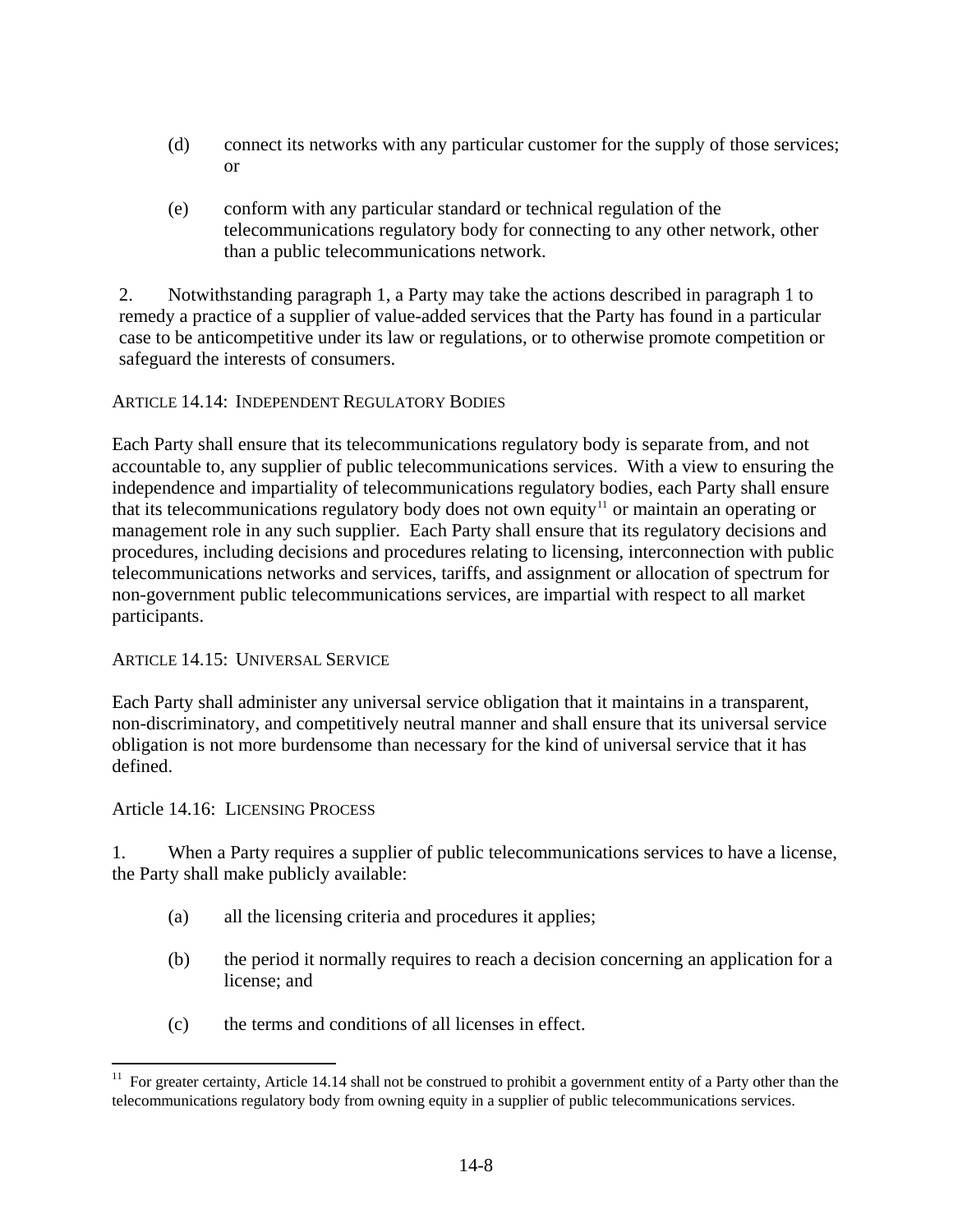2. Each Party shall ensure that, on request, an applicant receives the reasons for the denial of a license.

## ARTICLE 14.17: ALLOCATION AND USE OF SCARCE RESOURCES

1. Each Party shall administer its procedures for the allocation and use of scarce telecommunications resources, including frequencies, numbers, and rights-of-way, in an objective, timely, transparent, and non-discriminatory manner.

2. Each Party shall make publicly available the current state of allocated frequency bands, but retains the right not to provide detailed identification of frequencies allocated or assigned for specific government uses.

3. A Party's measures allocating and assigning spectrum and managing frequency are not measures that are *per se* inconsistent with Article 12.4 (Market Access) either as it applies to cross-border trade in services or through the operation of Article 12.1.3 (Scope and Coverage) to an investor or covered investment of the other Party. Accordingly, each Party retains the right to establish and apply spectrum and frequency management measures that may have the effect of limiting the number of suppliers of public telecommunications services, provided that it does so in a manner consistent with this Agreement. This includes the ability to allocate frequency bands, taking into account current and future needs and spectrum availability.

4. Each Party shall endeavor to allocate and assign spectrum for non-government telecommunications services in a manner that encourages economically efficient use of the spectrum and competition among suppliers of telecommunications services, recognizing that a Party may encourage this behavior through a variety of means, including through administrative incentive pricing, auctions, or unlicensed use.

## ARTICLE 14.18: ENFORCEMENT

Each Party shall provide its competent authority the authority to enforce the Party's measures relating to the obligations set out in Articles 14.2 through 14.12. That authority shall include the ability to impose effective sanctions, which may include financial penalties, injunctive relief (on an interim or final basis), corrective orders, or the modification, suspension, or revocation of licenses.

ARTICLE 14.19: RESOLUTION OF TELECOMMUNICATIONS DISPUTES<sup>[12](#page-8-0)</sup>

Further to Articles 21.3 (Administrative Proceedings) and 21.4 (Review and Appeal), each Party shall ensure that:

## *Recourse*

<span id="page-8-0"></span><sup>&</sup>lt;sup>12</sup> For Korea, for purposes of Article 14.19, **enterprise** means a natural person or a juridical person organized under the laws of Korea.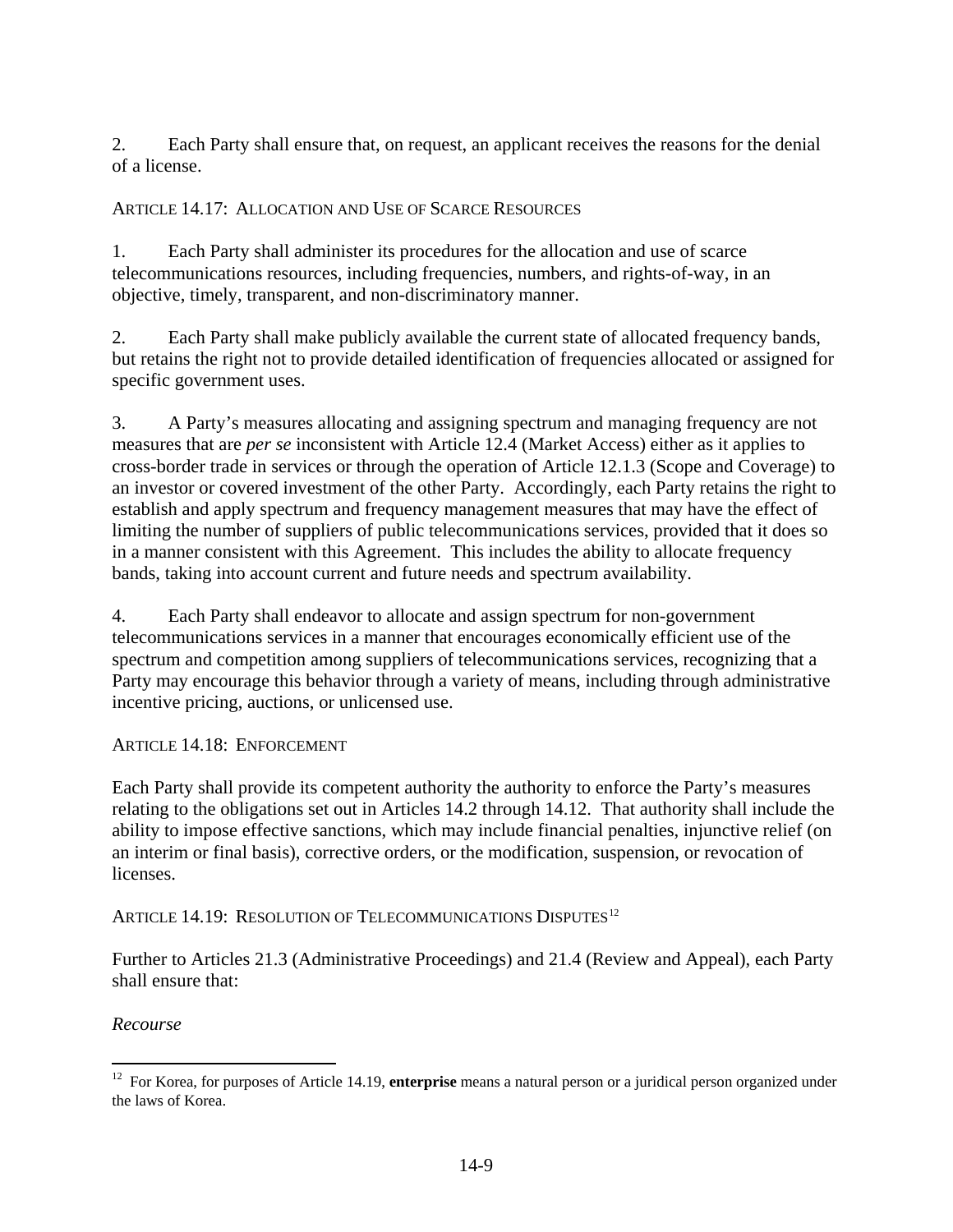- (a) (i) enterprises may have recourse to a telecommunications regulatory body or other relevant body of the Party to resolve disputes regarding the Party's measures relating to matters set out in Articles 14.2 through 14.12; and
	- (ii) suppliers of public telecommunications services of the other Party that have requested interconnection with a major supplier in the Party's territory may seek review, within a reasonable and publicly specified period after the supplier requests interconnection, by its telecommunications regulatory body<sup>[13](#page-9-0)</sup> to resolve disputes regarding the terms, conditions, and rates for interconnection with that major supplier;

## *Reconsideration*

(b) any enterprise whose legally protected interests are adversely affected by a determination or decision of the Party's telecommunications regulatory body may petition the body to reconsider that determination or decision. Neither Party may permit such a petition to constitute grounds for non-compliance with the determination or decision of the telecommunications regulatory body unless an appropriate authority stays the determination or decision; $<sup>14</sup>$  $<sup>14</sup>$  $<sup>14</sup>$  and</sup>

## *Judicial Review*

(c) any enterprise whose legally protected interests are adversely affected by a determination or decision of the Party's telecommunications regulatory body may obtain review of the determination or decision by an impartial and independent judicial authority of the Party. Neither Party may permit an application for judicial review to constitute grounds for non-compliance with the determination or decision of the telecommunications regulatory body unless the relevant judicial body stays the determination or decision.

## ARTICLE 14.20: TRANSPARENCY

Further to Article 21.1 (Publication), each Party shall ensure that:

- (a) rulemakings, including the basis for such rulemakings, of its telecommunications regulatory body and tariffs filed with its telecommunications regulatory body are promptly published or otherwise made publicly available;
- (b) interested persons are provided with adequate advance public notice of, and reasonable opportunity to comment on, any rulemaking that its telecommunications regulatory body proposes;

<span id="page-9-0"></span> $\overline{a}$ <sup>13</sup> The United States may comply with subparagraph (a)(ii) by providing for review by a state regulatory authority.

<span id="page-9-1"></span> $14$  For Korea, subparagraph (b) does not apply to a determination or decision of the telecommunications regulatory body with respect to disputes between service suppliers or between service suppliers and users.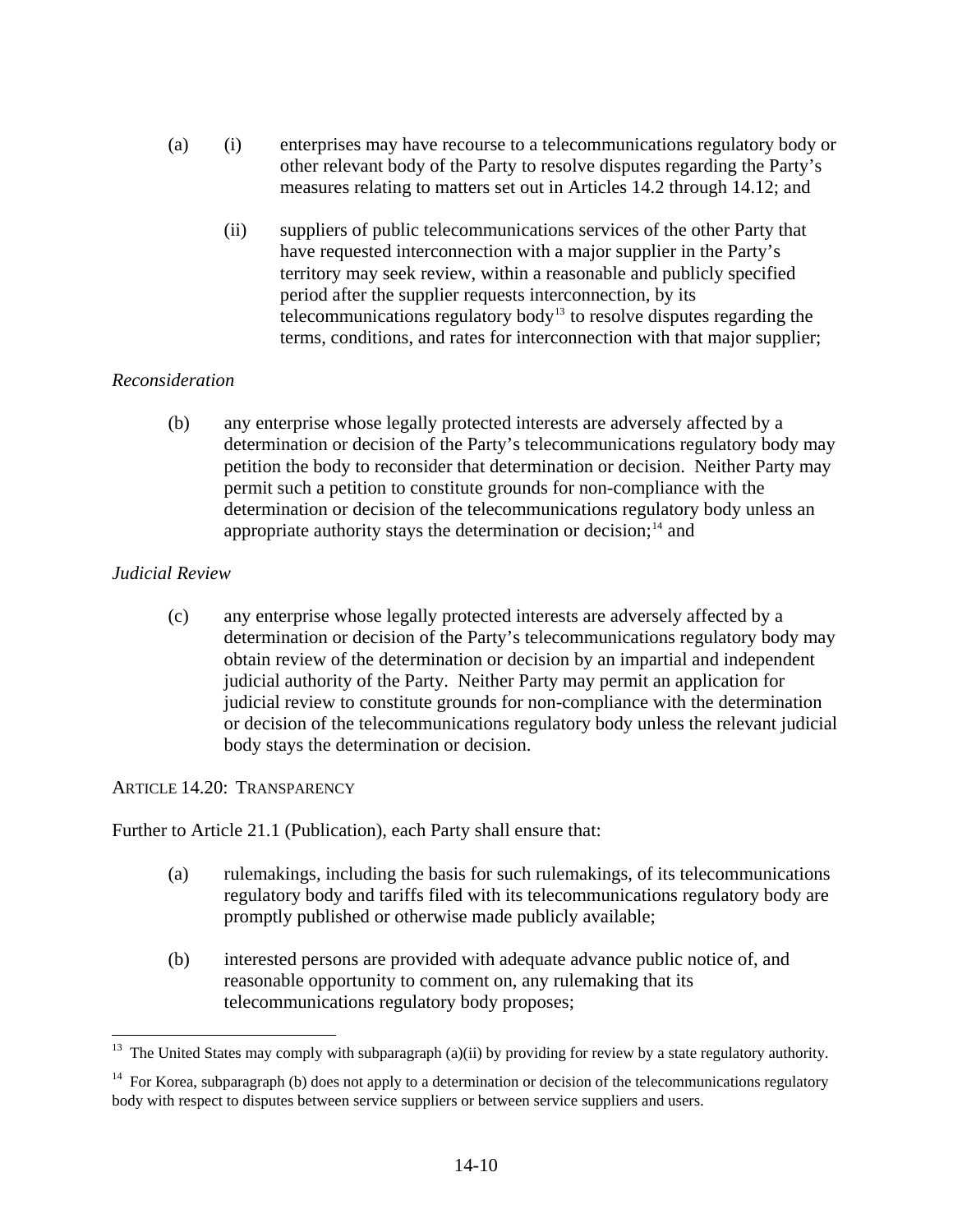- (c) to the extent practicable, all comments filed with the telecommunications regulatory body in the rulemaking are made publicly available;
- (d) its telecommunications regulatory body responds in its rulemaking to all significant and relevant issues raised in comments filed with the telecommunications regulatory body; and
- (e) its measures relating to public telecommunications services are made publicly available, including:
	- (i) measures relating to
		- (A) tariffs and other terms and conditions of service;
		- (B) specifications of technical interfaces;
		- (C) conditions for attaching terminal or other equipment to the public telecommunications network; and
		- (D) notification, permit, registration, or licensing requirements, if any; and
	- (ii) procedures relating to judicial and other adjudicatory proceedings.

ARTICLE 14.21: MEASURES CONCERNING TECHNOLOGIES AND STANDARDS<sup>[15](#page-10-0)</sup>

1. The Parties recognize that measures concerning technologies and standards may contribute to legitimate public policy objectives, and that a regulatory approach that affords suppliers of public telecommunications and value-added services the flexibility to choose the technologies that they use to supply their services may contribute to innovation in and development of information and communications technologies.

2. A Party may apply a measure that limits the technologies or standards that a supplier of public telecommunications or value-added services may use to supply its services, provided that the measure is designed to achieve a legitimate public policy objective and is not prepared, adopted, or applied in a manner that creates unnecessary obstacles to trade. Except with respect to technical requirements referred to in paragraph 3, each Party retains the right to define its own legitimate public policy objectives, recognizing that affording protection to domestic suppliers of telecommunications or value-added services or equipment is not a legitimate public policy objective.

<span id="page-10-1"></span>3. A Party may apply a technical requirement<sup>[16](#page-10-1)</sup> that limits the technologies or standards that

<span id="page-10-0"></span><sup>&</sup>lt;sup>15</sup> Except for paragraphs 1 and 5(b), Article 14.21 does not apply to measures adopted before the date this Agreement enters into force.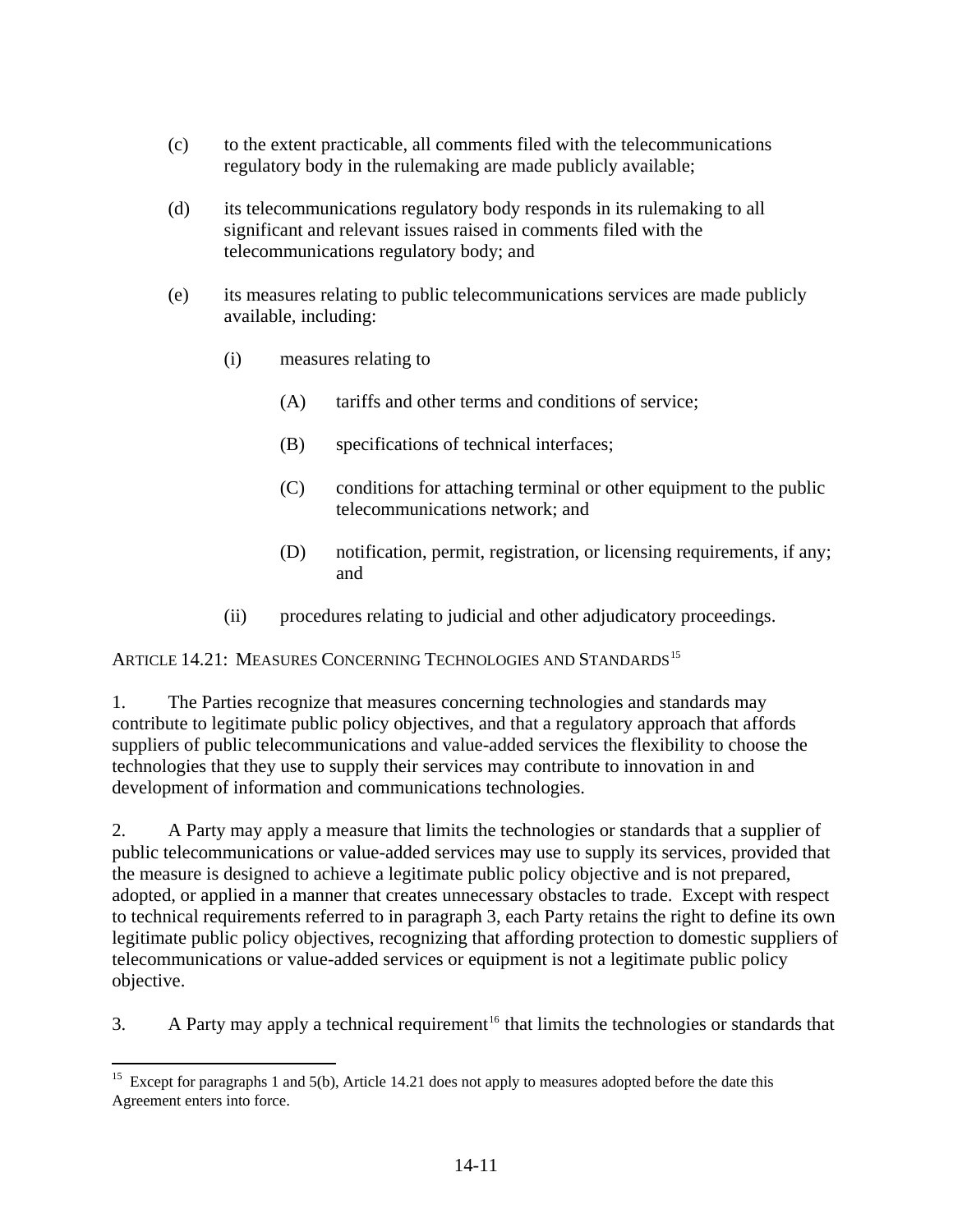a supplier of public telecommunications or value-added services may use to supply its services in a particular spectrum frequency band, provided that the requirement is designed to ensure effective or efficient use of the spectrum (including with respect to preventing harmful interference), safeguard consumers' continued access to domestic or international networks or services,<sup>[17](#page-11-0)</sup> facilitate law enforcement, or protect human health or safety.

4. To the extent possible, each Party shall endeavor to base its technical requirements relating to the supply of telecommunications or value-added services on performance rather than design or descriptive characteristics.

5. If a Party adopts a measure that mandates the use of a specific technology or standard, or otherwise limits a supplier's ability to choose the technology it uses, to supply a telecommunications or value-added service, it shall:

- (a) do so on the basis of a rulemaking
	- (i) in which the Party determines that market forces have not achieved, or could not reasonably be expected to achieve, its legitimate public policy objective; and
	- (ii) that affords suppliers of telecommunications or value-added services or equipment the opportunity to demonstrate that an alternative technology or standard could achieve the Party's legitimate public policy objective; and
- (b) after adopting the measure, provide suppliers of telecommunications or valueadded services or equipment opportunities to request the Party to initiate a rulemaking to permit, in addition, the use of an alternative technology or standard that could effectively and reasonably achieve the Party's legitimate public policy objective. The Party shall respond to any such request in writing, stating the reasons for accepting or rejecting the request, including how amending or not applying the measure may affect consumers, and make the response and, to the extent practicable, the request publicly available.

ARTICLE 14.22: FORBEARANCE

1. The Parties recognize the importance of relying on competitive market forces to provide wide choice in the supply of telecommunications services. To this end, each Party may forbear, to the extent provided for in its law, from applying a regulation to a service that the Party classifies as a public telecommunications service, if its telecommunications regulatory body determines that:

<sup>&</sup>lt;sup>16</sup> The Parties recognize that it may be appropriate to base technical requirements regarding the supply of public telecommunications or value-added services on international standards.

<span id="page-11-0"></span><sup>&</sup>lt;sup>17</sup> For greater certainty, "safeguard consumers' continued access to domestic or international networks or services" includes facilitating consumers' ability to access mobile networks globally.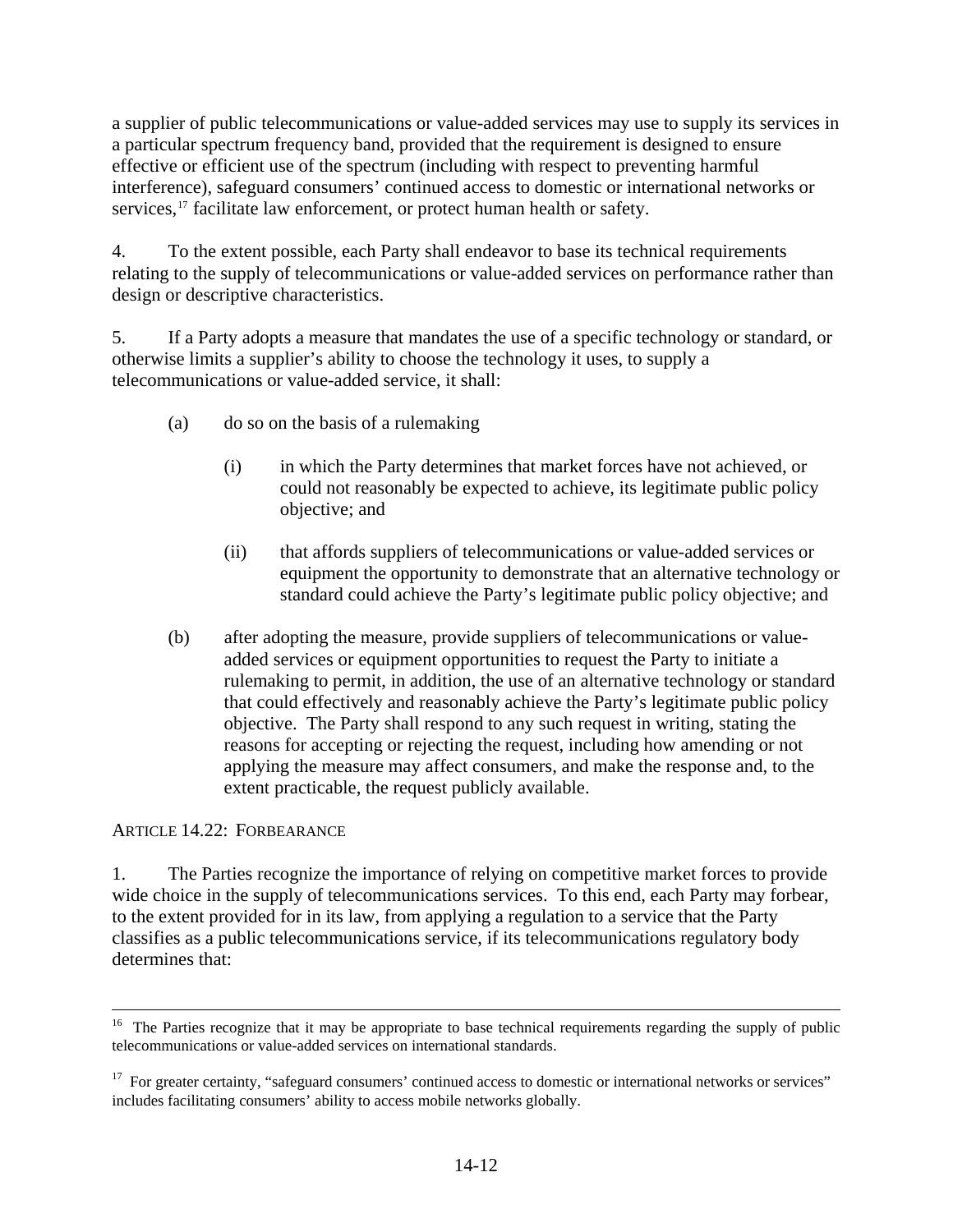- (a) enforcement of the regulation is not necessary to prevent unreasonable or discriminatory practices;
- (b) enforcement of the regulation is not necessary for the protection of consumers; and
- (c) forbearance is consistent with the public interest, including promoting and enhancing competition between suppliers of public telecommunications services.

2. For greater certainty, each Party shall subject its regulatory body's decision to forebear to judicial review in accordance with Article 14.19(c).

ARTICLE 14.23: RELATION TO OTHER CHAPTERS

In the event of any inconsistency between this Chapter and another Chapter, this Chapter shall prevail to the extent of the inconsistency.

ARTICLE 14.24: DEFINITIONS

For purposes of this Chapter:

**backhaul links** means end-to-end transmission links from a submarine cable landing station to another primary point of access to any public telecommunications network;

**commercial mobile services** means public telecommunications services supplied through mobile wireless means;

**cost-oriented** means based on cost, and may include a reasonable profit, and may involve different cost methodologies for different facilities or services;

**cross-connect links** means the links in a submarine cable landing station used to connect submarine cable capacity to the transmission, switching, or routing equipment of any supplier of public telecommunications services co-located in that submarine cable landing station;

**dialing parity** means the ability of an end-user to use an equal number of digits to access a particular public telecommunications service, regardless of which public telecommunications services supplier the end-user chooses;

**end-user** means a final consumer of or subscriber to a public telecommunications service, including a service supplier other than a supplier of public telecommunications services;

**enterprise** means an enterprise as defined in Article 1.4 (Definitions) and includes a branch of an enterprise;

**essential facilities** means facilities of a public telecommunications network or service that: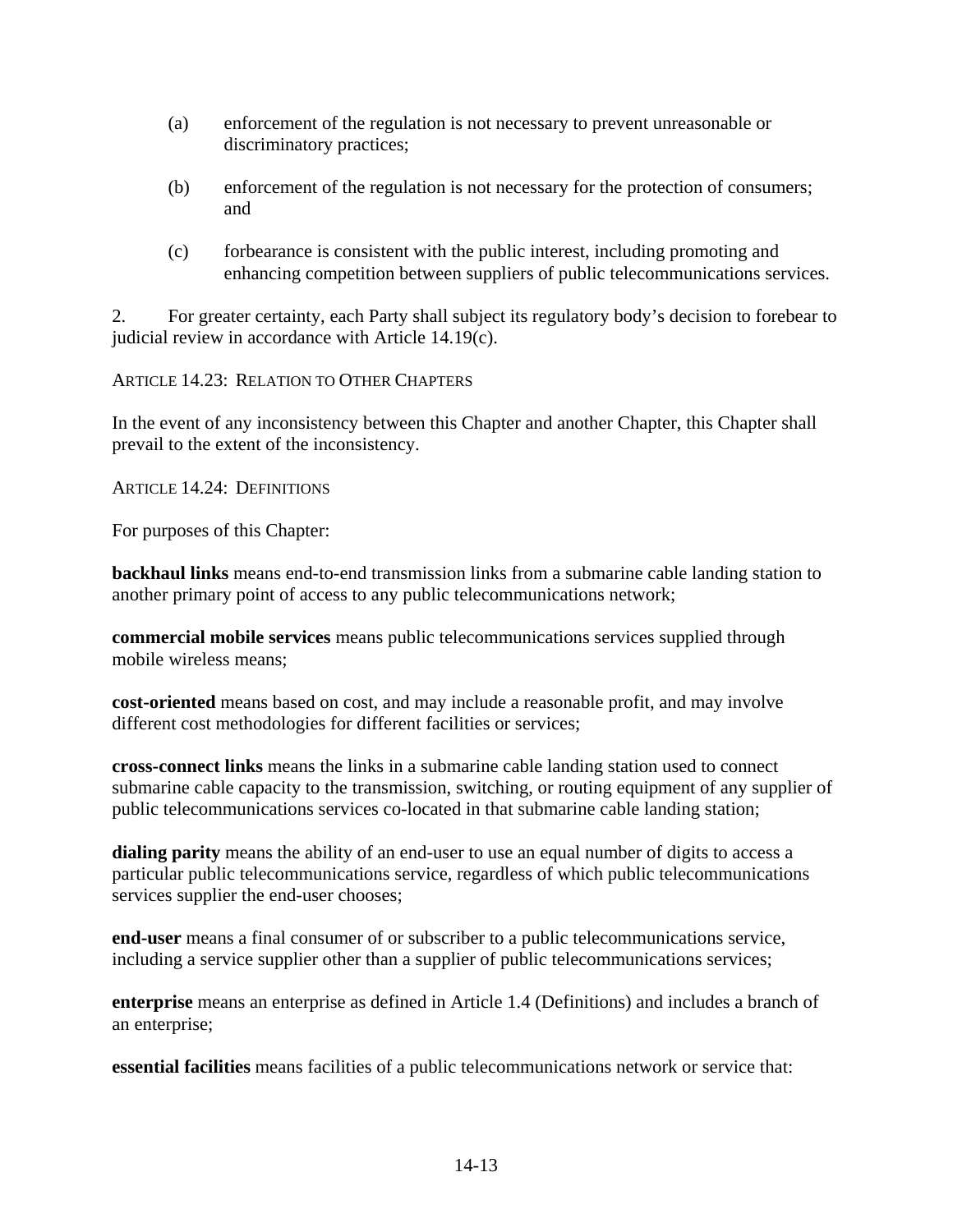- (a) are exclusively or predominantly provided by a single or limited number of suppliers; and
- (b) cannot feasibly be economically or technically substituted in order to supply a service;

**interconnection** means linking with suppliers providing public telecommunications services in order to allow the users of one supplier to communicate with users of another supplier and to access services provided by another supplier;

**leased circuits** means telecommunications facilities between two or more designated points that are set aside for the dedicated use of, or availability to, a user;

**major supplier** means a supplier of public telecommunications services that has the ability to materially affect the terms of participation (having regard to price and supply) in the relevant market for public telecommunications services as a result of:

- (a) control over essential facilities; or
- (b) use of its position in the market;

**network element** means a facility or equipment used in supplying a public telecommunications service, including features, functions, and capabilities provided by means of that facility or equipment;

**non-discriminatory** means treatment no less favorable than that accorded to any other user of like public telecommunications networks or services in like circumstances;

**number portability** means the ability of end-users of public telecommunications services to retain, at the same location, the same telephone numbers without impairment of quality, reliability, or convenience when switching between the same category of suppliers of public telecommunications services;

**public telecommunications network** means telecommunications infrastructure used to provide public telecommunications services;

**public telecommunications service** means any telecommunications service that a Party requires, explicitly or in effect, to be offered to the public generally. Such services may include, *inter alia*, telephone and data transmission typically involving customer-supplied information between two or more points without any end-to-end change in the form or content of the customer's information, and excludes value-added services;

**physical co-location** means physical access to space in order to install, maintain, or repair equipment, at premises owned or controlled and used by a supplier to provide public telecommunications services;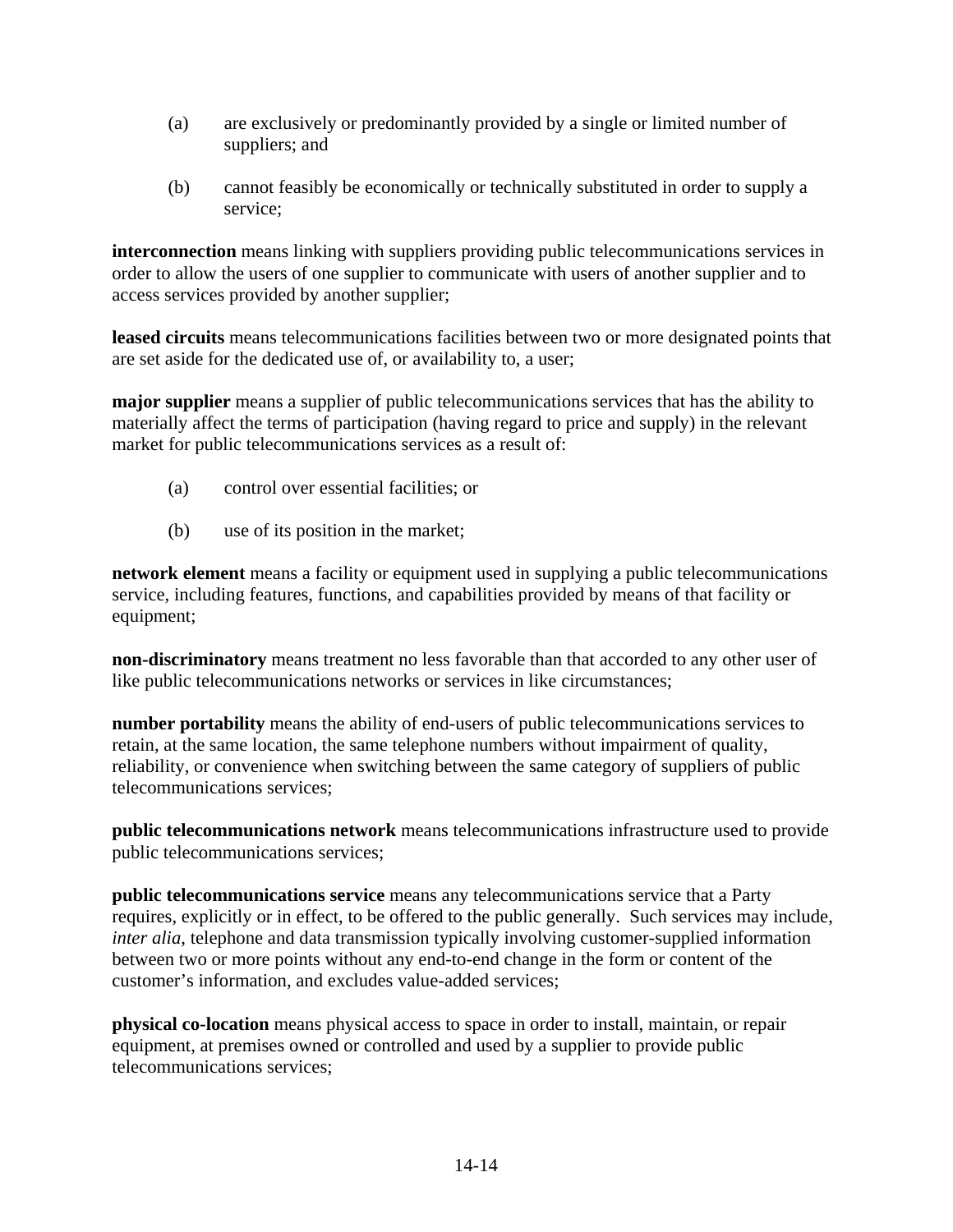**reference interconnection offer** means an interconnection offer extended by a major supplier and filed with or approved by a telecommunications regulatory body<sup>[18](#page-14-0)</sup> that sufficiently details the terms, rates, and conditions for interconnection such that a supplier of public telecommunications services that is willing to accept it may obtain interconnection with the major supplier on that basis;

**service supplier of the other Party** means, with respect to a Party, a person that is either a covered investment in the territory of the Party or a person of the other Party and that seeks to supply or supplies services in or into the territory of the Party, and includes a supplier of public telecommunications services;

**telecommunications** means the transmission and reception of signals by any electromagnetic means;

**telecommunications regulatory body** means a body at the central level of government responsible for the regulation of telecommunications;

**user** means a service consumer or a service supplier; and

**value-added services** means services that add value to telecommunications services through enhanced functionality, and specifically:

- (a) for the United States, means those services as defined in 47 U.S.C. § 153(20); and
- (b) for Korea, means those services as defined in Article 4.4 of the *Telecommunications Business Act*.

<span id="page-14-0"></span><sup>&</sup>lt;sup>18</sup> For the United States, this body may be a state regulatory authority.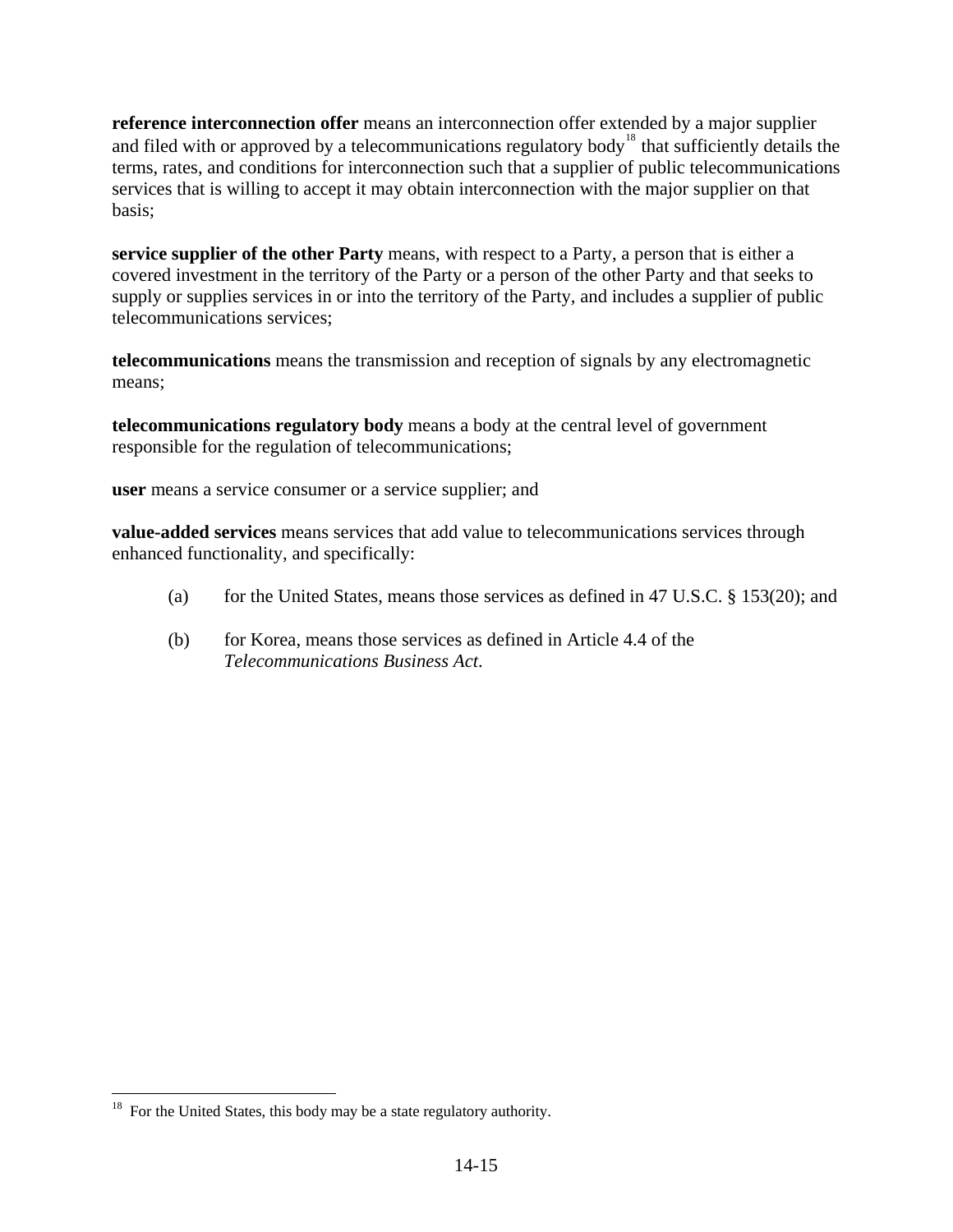#### **ANNEX 14-A SUPPLIERS OF PUBLIC TELECOMMUNICATIONS SERVICES**

## **Korea**

1. Article 14.3.3 does not apply to Korea with respect to suppliers of international public telecommunications services.

# **United States**

2. A state regulatory authority of the United States may exempt a rural local exchange carrier, as defined in Section 251(f)(2) of the *Communications Act of 1934*, as amended, from the requirements contained in paragraphs 2 and 3 of Article 14.3.

3. Article 14.3.3(a) does not apply to the United States with respect to suppliers of commercial mobile services.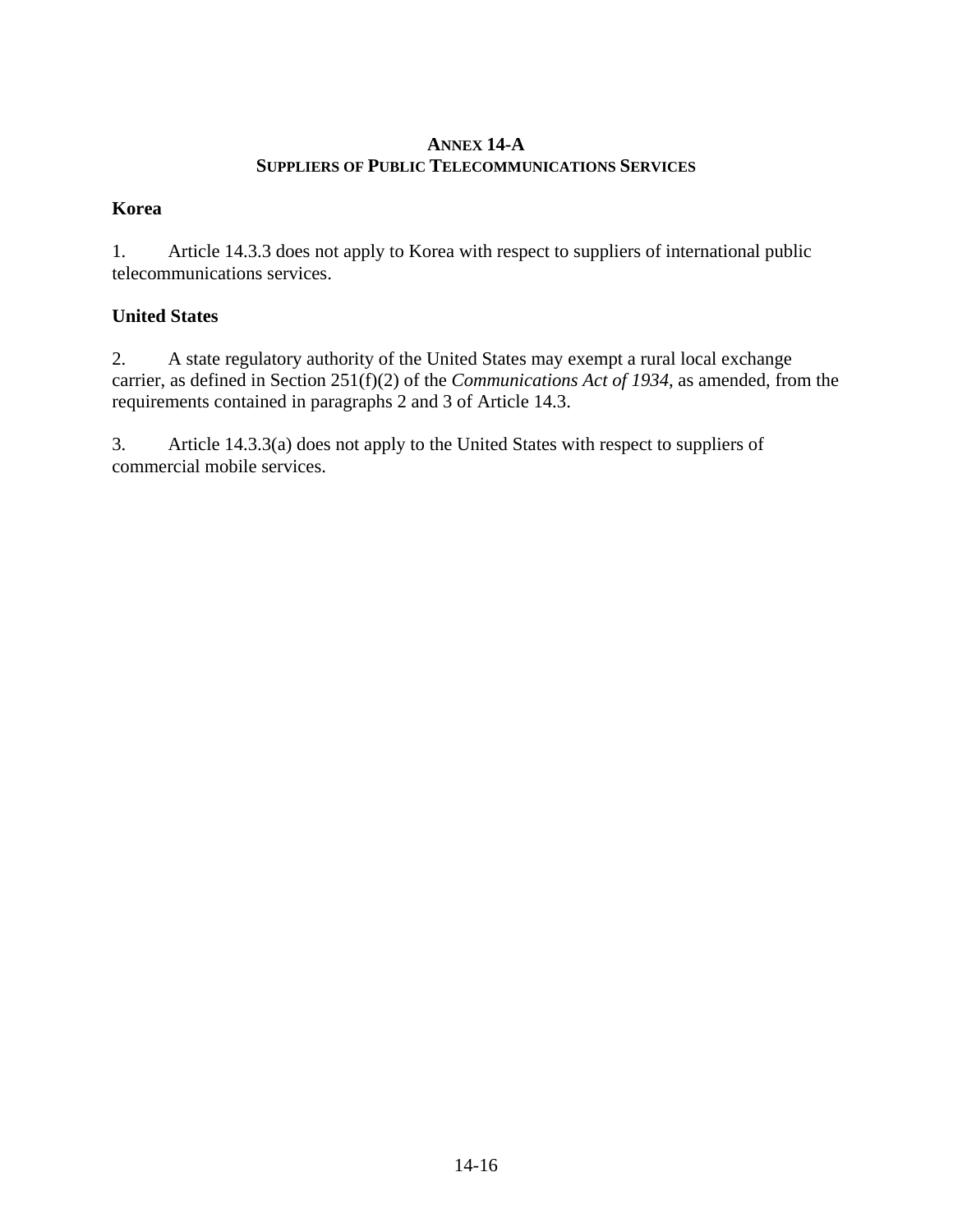#### **ANNEX 14-B ADDITIONAL OBLIGATIONS RELATING TO MAJOR SUPPLIERS**

## **Korea**

1. Article 14.7, paragraphs 1(a), 1(e), and 2(a) of Article 14.8, Article 14.10, and Article 14.11 do not apply to Korea with respect to non-facilities-based suppliers of public telecommunications services.

2. With respect to subparagraphs (b) through (d) of Article 14.8.1 and Article 14.9, Korea may permit major suppliers to offer rates, terms, and conditions to non-facilities-based suppliers of public telecommunications services that are less favorable than those offered to facilitiesbased suppliers of public telecommunications services. For greater certainty, Korea shall ensure that a non-facilities-based supplier of public telecommunications services may have recourse, as provided in Article 14.19, to the telecommunications regulatory body regarding disputes over such rates, terms, and conditions.

3. With respect to a non-facilities-based supplier of public telecommunications services, Article 14.8.2(b) applies to Korea only with respect to (i) an interconnection agreement in effect between the major supplier and a non-facilities-based supplier of public telecommunications services or (ii) a reference interconnection offer that a major supplier offers generally to nonfacilities-based suppliers of public telecommunications services.

4. Article 14.12.2 applies to Korea only with respect to suppliers of public telecommunications services that Korea has licensed as facilities-based suppliers of public telecommunications services pursuant to Article 4 of the *Telecommunications Business Act*.

5. Consistent with Article 4.3 of the *Telecommunications Business Act*, a "non-facilitiesbased supplier" is a licensed supplier of public telecommunications services that does not own wire or wireless lines or other transmission facilities, but may own a switch, router, or multiplexer, and supplies its public telecommunications services through transmission facilities of a licensed facilities-based supplier.

6. Articles 14.4, 14.6, and 14.7 and Articles 14.9 through 14.11 do not apply to Korea with respect to suppliers of commercial mobile services.

# **United States**

7. Articles 14.4 through 14.11 do not apply to the United States with respect to a rural telephone company, as defined in section 3(37) of the *Communications Act of 1934*, as amended, unless a state regulatory authority orders the requirements described in those Articles to be applied to the company. In addition, a state regulatory authority may exempt a rural local exchange carrier, as defined in section 251(f)(2) of the *Communications Act of 1934*, as amended, from the requirements contained in Articles 14.4 through 14.11.

8. Article 14.4 and Articles 14.6 through 14.11 do not apply to the United States with